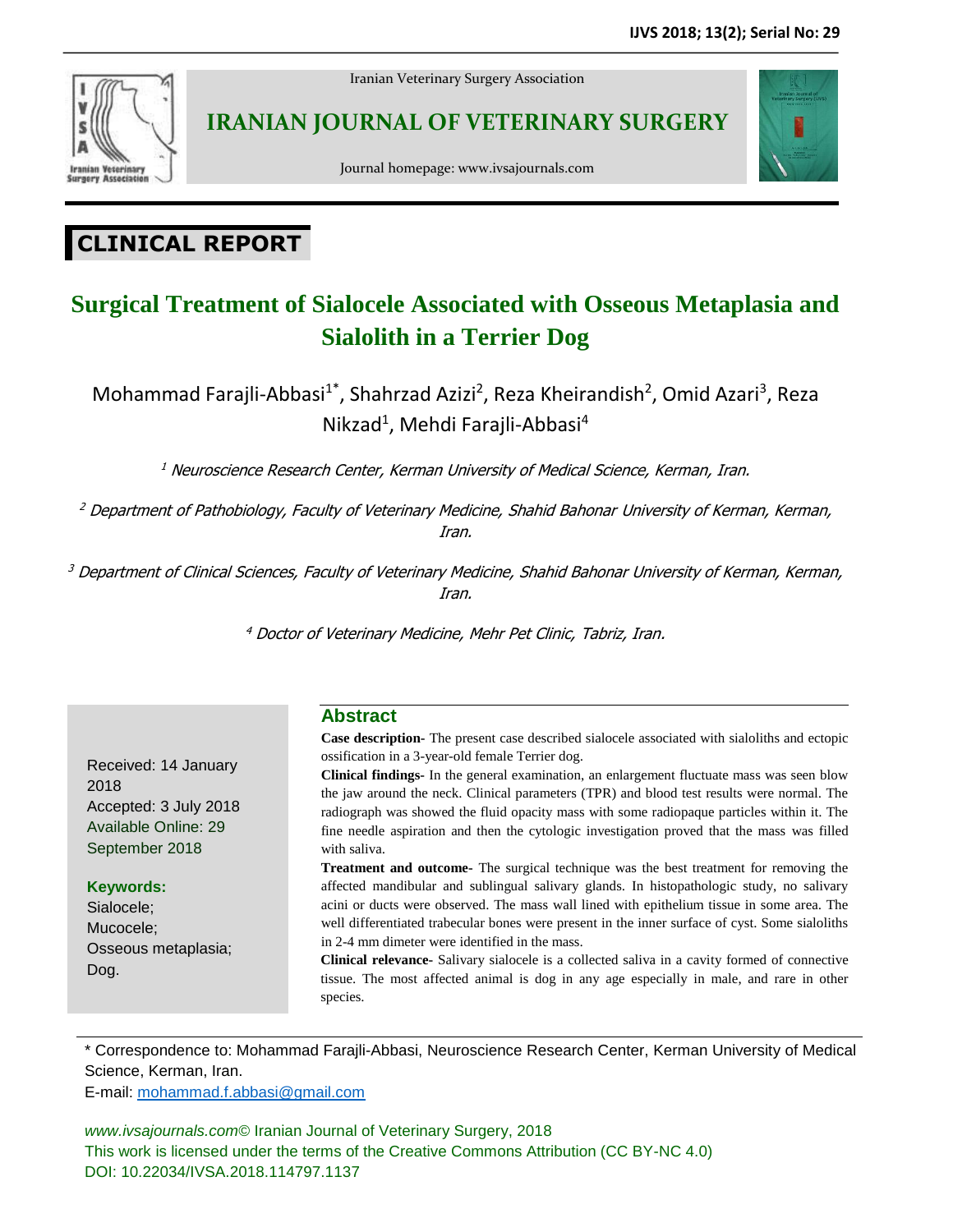#### **1. Case Description**

A 3-year-old female Terrier dog with a large, soft and fluctuant mass was referred to the Veterinary Hospital, Shahid Bahonar University of Kerman. The mass was extended from the base of one side ear until the opposite ear on the whole neck (Figure 1).



*Figure 1*. A large mucocele under the jaw (asterisk) in a 3-yearold dog.

#### **2. Clinical Findings**

The clinical examination such as temperature, pulse and respiratory rate (TPR) were normal. The blood test parameters including hematocrit, RBC and WBC count were in the normal range. There was no history of previous diseases or trauma. The fine needle aspirated fluid was detected as saliva through laboratory examination. X-ray examination in lateral position (KV:64 , MA:1.5) showed the fluid opacity mass (Figure 2).

#### **3. Treatment and Outcome**

The dog was anesthetized with ketamine 10% (10 mg/kg, IM) and xylazine 2% (1 mg/kg, IM) as induction, and the isoflurane (MAC=1.2 %) for maintenance anesthesia, and positioned in the dorsal recumbency. After aseptically preparation of the operation site, the mass was tried to empty before the surgery to find out affected salivary gland. The nearly 300 ml fluid was discharged with a 50 ml syringe. For identified the affected side the gravitated of mucocele content was used. The dog positioned at the left lateral recumbency and used a pad for rotated the neck dorsally, the mandibulary sublingual gland (MSG) area was prepared for surgery. Incision was made from caudal of the mandibular angle until external jugular vein. The capsule of MSG was dissected gently with avoided damaging to the maxillary and linguofacial vein, and second cervical nerve branch in adjacent to the gland. Dissection was continued to the sublingual gland with

making the tunnel under the digastricus muscle. The common duct of the both gland was ligated. A part of the MSG and the whole sublingual gland were removed without opening the lumen of the glands. The dissection was turned toward the cervical for removing the remainder part of the MSG. After that, the first incision was sutured. The dog was positioned in the dorsal recumbency, and the second incision was done in ventral midline of the neck. A large number of sialoliths in 2-4 mm diameter were observed inside the lumen of the sialocele (Figure 3), with some hard consistency tissues. Ceftriaxone 1 gr (20 mg/kg), tramadol 50 mg (1 mg/kg) and dexamethasone 0.5 mg (0.2 mg/kg) were used for 5 days post operation.



*Figure 2.* X-ray figure shows the mucocele lesion as radiolucent mass under the neck.



*Figure 3.* Gross appearance of sialoliths inside the mucocele.

Entire of the mandibular and sublingual glands were fixed in neutral buffered formalin 10% and paraffin embedded blocks were provided. The sections in 5 µm thickness were stained with hematoxylin-eosin and studied with light microscopy. Histopatholoically, no acini or ducts of salivary glands were observed in the examined sections. The well differentiated ossifications as different trabecular bone was present in the inner surface of cystic wall that some of them showed calcification. Osseous trabeculae had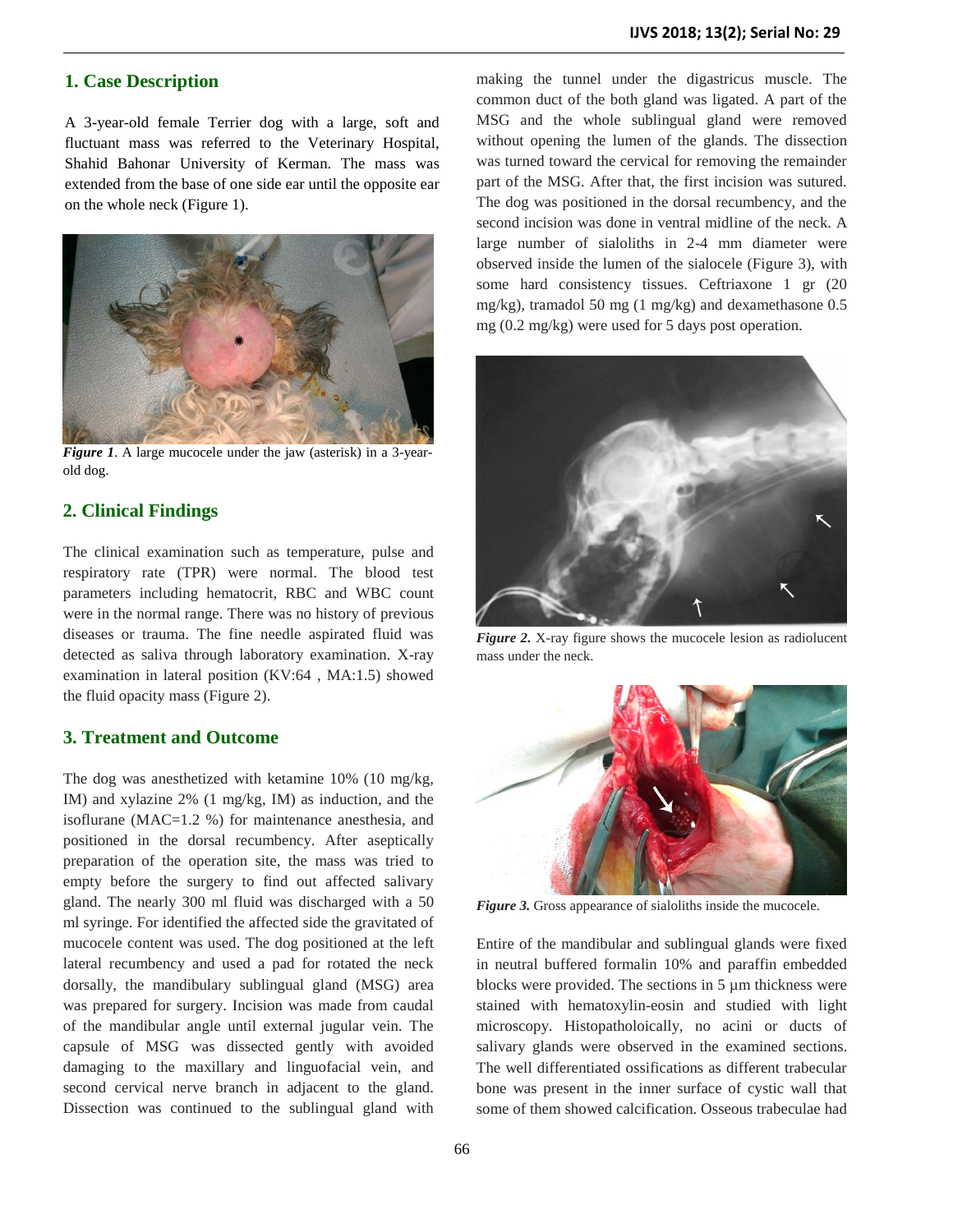osteocytes in the lacunae surrounded by bone matrix, and osteoblasts placed on the trabecular surface (Figure 4). The mass had a wall that was lined with a simple squamous epithelium in some parts. The underling tissues were composed of highly vascularized loose connective tissue (Figure 5). Also, sialoliths with osseous-like structures were dispersed in the gland (Figure 6). No evidence of neoplasia or inflammation was identified in the tissue sections. Our findings were in consistent with osseous metaplasia.



*Figure* 4. Trabecular bones (arrows) in the mucocele wall (HE,  $\times$ 40).



*Figure 5.* Mucocele wall is lined with simple squamous epithelium and underling fibrous connective tissue with congested (HE,  $\times$  400).

### **4. Clinical Relevance**

The salivary mucocele (sialocele) is the leakaged saliva from salivary gland or salivary ducts that surrounded with granulation tissue. Based on saliva accumulation in various tissue, the mucocele is classified to sublingual, pharyngeal, zygomatic, cervical and complex mucocele. $1,2$  In the cervical mucocele the saliva collects in the cranial cervical or intermandibular regions. The mucocele lines by epithelium or granulation tissue and had a capsulate.

Granulation tissue is produced in response to inflammation due to leakage saliva.<sup>3,4</sup> Trauma, foreign body and sialoliths are the most reasons for occurrence of mucocele.<sup>1,5</sup> The most affected animal is dog in any age especially in male, and rare in other species. 6,7 Common site of the mucocele in the dog is in cervical or intermandibular area. Sialoceles are asymptomatic and mostly referred for treatment of fluctuant mass. Aspiration of these masses shows mucoid with clear yellowish color fluid.<sup>4,8</sup> The best way for treatment is operation the salivary gland and its ducts.<sup>1,9</sup>



*Figure 6.* Osseous-like structure of sialolith within the mucocele  $(HE, \times 40).$ 

Occurrence of salivary gland diseases are rare in small animals. The most common disease is mucocele $10,11,12$  with 5% prevalence.<sup>12</sup> The male dogs specially French Poodles, German shepherd, Dachshunds, and Australian Silky Terriers, are prove to be affected more than female dogs and cats.1,6,7 Mucocele by itself is asymptomatic and painless but may be associated with inflammatory response, oral bleeding, respiratory distress, dysphagia, swelling and enophthalmos.<sup>1,13</sup> This disorder must be differentiated from salivary gland tumors, hematoma, lymph node enlargement, cyst, sialoadenosis, and sialoadenitis.<sup>1,6,14</sup> The cervical mucocele diagnosis is based on history, clinical investigation and histopathologic study. Radiography can help to recognize the radiopaque sialoliths, and sialography for determination the origin site.<sup>1,15</sup> Management methods for mucocele perform in two ways including drainage and used some anti-inflammation agents or surgically removed completely, but the drainage alone cannot treat this condition.4,10,12

There are three types of calcifications: osseous choristoma, hetreotopic ossification, and osseous metaplasia. The normal bone cell in atypical site in microscopical view is osseous choristoma. The heterotopic ossification is metastatic ossification, secondary occurrence in systemic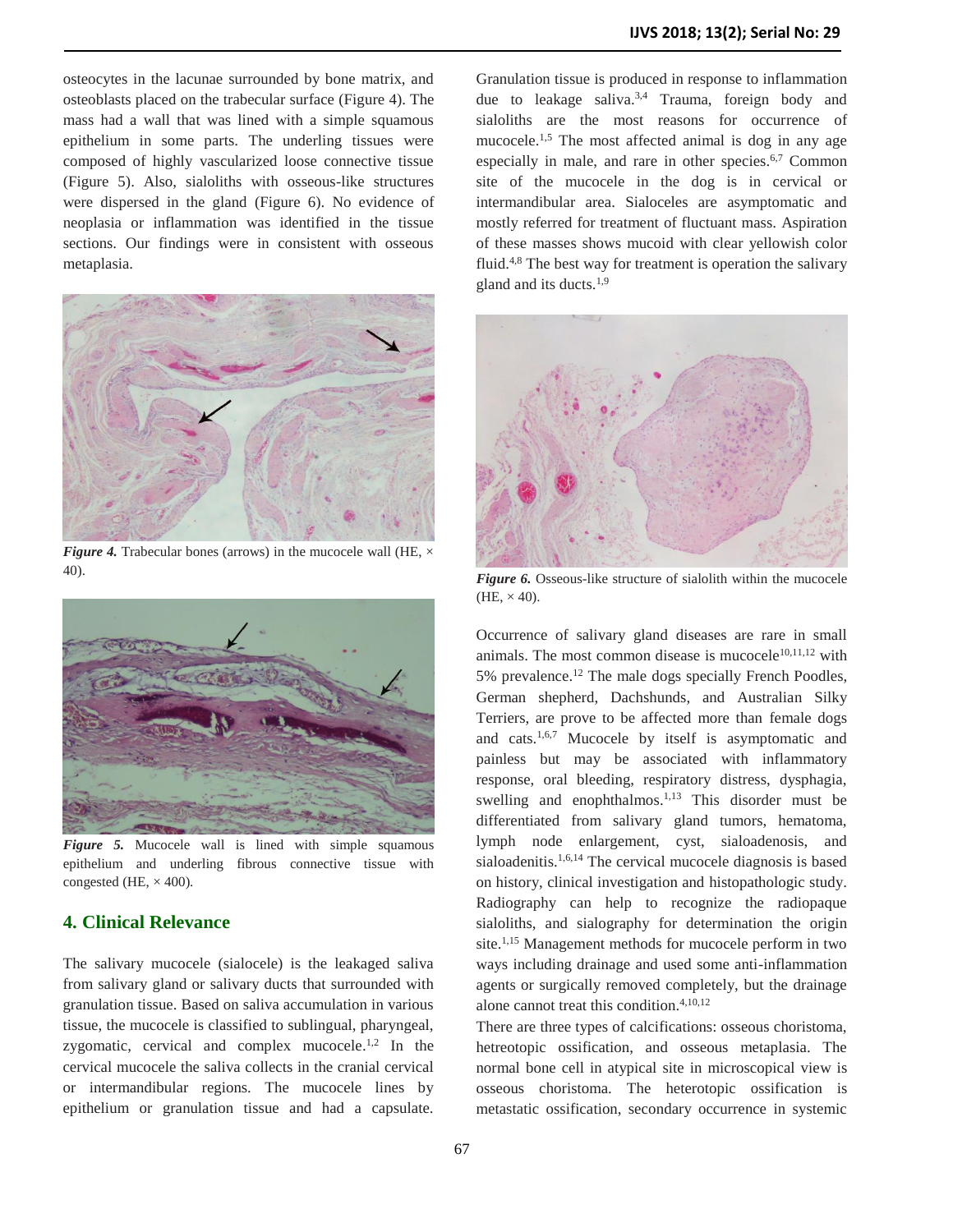or local disease. The osseous metaplasia develops directly from another concoctive tissues such as fibroblast to the  $osteoblast.<sup>9,11</sup>$ 

The present case described sialocele as well as osseous metaplasia in a female Terrier dog. The soft and fluctuate mass was completely isolated from around tissue. The mass size was  $20 \times 10 \times 10$  cm without any rupture history. In the clinical examination, it was separated from the underlying tissue. Radiograph showed the big mass with fluid opacity below the jaw with some radiopaque particles. The salivary sialolith was missed in radiograph that retaliated to their radiolucent structure. The mandibular salivary gland were removed in concurrent with sublingual gland because their ducts are associated together and removing one may also traumatize the other one duct.<sup>1</sup> The dog was returned normal life after surgery without any post operation complications. In histopathology examination several trabecular bones without evidence of inflammation and malignancy was observed.

Prassions et al. reported occurrence of osseous metaplasia and sialocele in a 2-year-old male dog. Sialocele appeared as a soft and painless mass located upper the neck. In pathological study, the epithelial wall of mass was lined with granulation tissue. There were some calcified calculi and metaplastic ossification within the mass.<sup>16</sup> Their histopathology findings were similar to our results but we observed in female dog.

Fernandes et al. described salivary mucocele with ectopic ossification in a non-spayed female Shih-Tzu. The mucocele size was the half of our report. The excited mass was cystic has a wall in gross. They observed granulation tissue, sialoliths, and osteoblast cells in the cyst wall histopathologycally.<sup>6</sup> The pathologic and microscopic results were in consistent with our results.

In other report in a 4-year-old, male dachshund, the clinical observations and location of the mass was similar to our case. There were seen no salivary acini and the mass was completely separated from its around tissue with granulation tissue without epithelial linings. The osteoid formation foci were seen in the inner surface of the cyst wall.<sup>9</sup>

The osseous metaplasia in eye was reported in a 10-yearold, male Great Dane. Based on the histopathology examination, well differentiated osteoid lamellar iris was present, with no signs of neoplasia. This type of ectopic ossification is the best sample of osseous metaplasia originated from iris connective tissue.<sup>17</sup>

The first salivary mucocele in wild cat was published by Rahal et al. in Brazil. The cervical mucocele was presented for two years. Conservative treatment was failed for five

times and finally the MSG was excited by surgery.<sup>4</sup> The clinical observations such as soft and fluctuant mass under the jaw that extended whole the neck were similar the present case.

Spangler et al. showed the incidence of this disease in dog was twice that of cat.<sup>7</sup> In our case and the report of Fernandes et al. the young age female dogs were affected.<sup>6</sup> In the present case, 3-year-old female, observed the very large mass in cranial cervical due to idiopathic reason. It should be noted that along with all the reasons mentioned in the previous articles, the idiopathic cause is one of the main etiology for this disorder. This case report highlights a very uncommon salivary gland disorders along with low frequently osseous metaplasia in dog. There are several case reports in dog but none of them were not in Terrier breed and the most of them were described in male dogs. There is a need for a more comprehensive researchs on etiology, pathogenesis and effect of species and sex.

## **Conflict of interests**

None.

### **References**

- 1. Fossum TW. Small animal surgery textbook-ebook 4<sup>th</sup> ed. Elsevier Health Sciences. 2013; 417-422.
- 2. Hedlund CS. Surgery of digestive system. *In* Small Animal Surgery, 2<sup>nd</sup> ed. Mosby. St. Louis. 2002; 302–305.
- 3. Ackermann M. Chronic. inflammation and wound healing. *In* Pathologic Basis of Veterinary Disease, 4<sup>th</sup> ed, McGavin MD, Zachary JF (eds). Mosby, St Louis, MO. 2007; 101-152.
- 4. Rahal SC, Nunes AL, Teixeira CR, Cruz ML. Salivary mucocele in a wild cat. *The Canadian Veterinary Journal*, 2003; 44(11): 933.
- 5. Brown N. Salivary gland diseases. Diagnosis, treatment, and associated problems. *Problems in Veterinary Medicine*, 1989; 1(2): 281-294.
- 6. Fernandes TR, Grandi F, Monteiro LN, Salgado BS, Rocha RM, Rocha NS. Ectopic ossification presenting as osteoid metaplasia in a salivary mucocele in a shih tzu dog. *BMC Veterinary Research*, 2012; 8(1): 13.
- 7. Spangler W, Culbertson M. Salivary gland disease in dogs and cats: 245 cases (1985-1988). *Journal of the American Veterinary Medical Association,* 1991; 198(3): 465-469.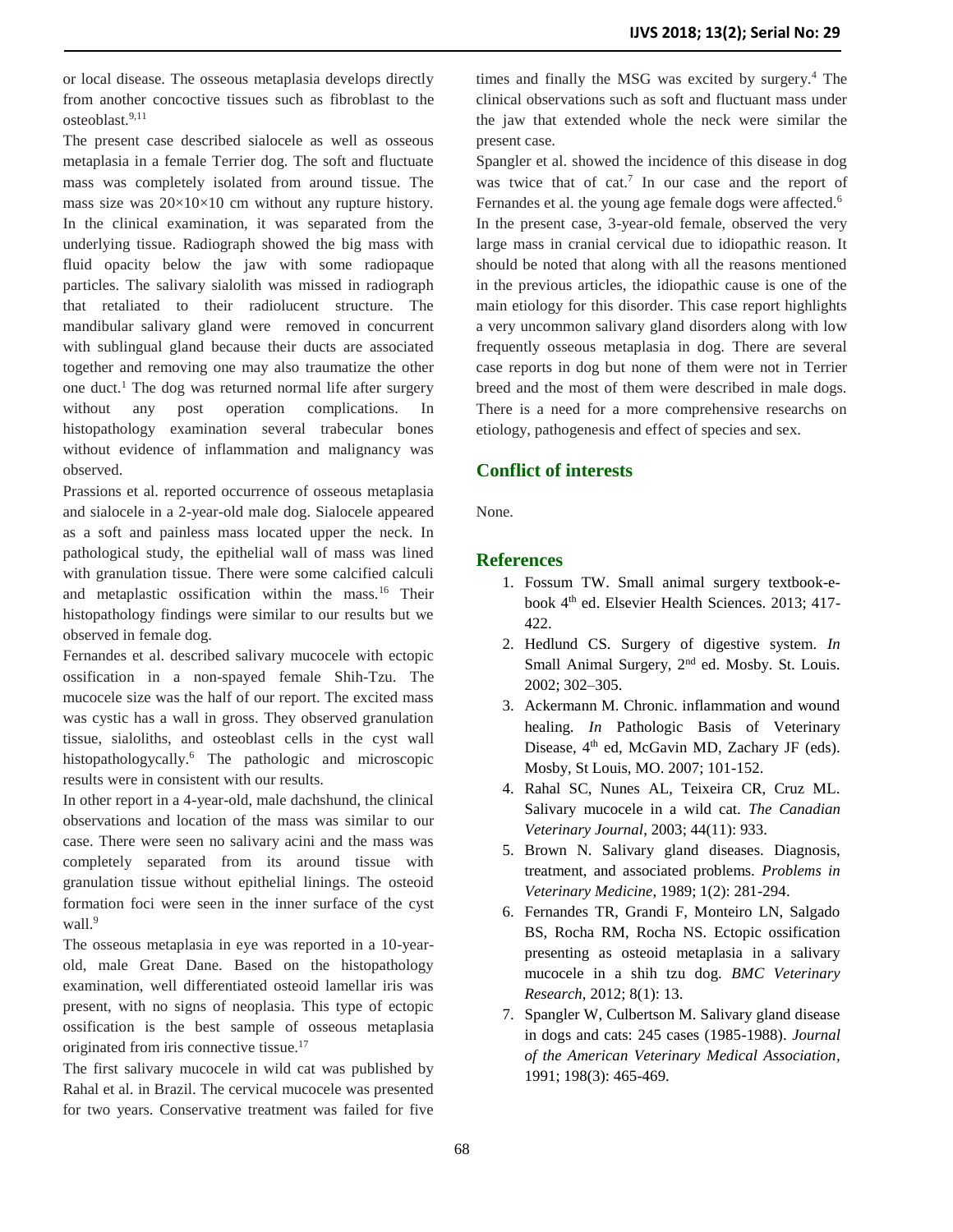- 8. Yasuno H, Nagai H, Ishimura Y, Watanabe T, Yamasaki H, Anayama H, Takai Y, Yamauchi H, Hara Y, Murai F. Salivary mucocele in a laboratory beagle. *Journal of Toxicologic Pathology*, 2011; 24(2): 131-135.
- 9. Park JK, Han JY, Hong IH, Hwang OK, Hong KS, Ji AR, Ki MR, Park SI, Kim TH, Choi DH. Salivary mucocele with osseous metaplasia in a dog. *The Journal of Veterinary Medical Science*, 2009; 71(7): 975-977.
- 10. Bellenger C, Simpson D. Canine sialocoeles‐ 60 clinical cases. *Journal of Small Animal Practice*, 1992; 33(8): 376-380.
- 11. Ettinger SJ, Feldman E.C. *In* Textbook of veterinary internal medicine-ebook 7<sup>th</sup> ed. Elsevier health sciences. 2010; 1290-1297.
- 12. Kazemi D, Doustar Y, Assadnassab G. Surgical treatment of a chronically recurring case of

cervical mucocele in a german shepherd dog. *Case Reports in Veterinary Medicin,* 2012; 1-4.

- 13. Waldron D, Smith M. Salivary mucoceles. *Problems in Veterinary Medicine*, 1991; 3(2): 270-276.
- 14. Karbe E, Nielsen S. Canine ranulas, salivary mucoceles and branchial cysts. *Journal of Small Animal Practice*, 1966; 7(10): 625-630.
- 15. Slatter DH. Textbook of small animal surgery. Vol 1. Saunders an imprint of Elsevier Sciences. 2003; 555-560.
- 16. Prassinos N, Tontis D, Adamama‐ Moraitou K, Galatos A, Siochu A. Metaplastic ossification of a cervical sialocoele in a dog. *Australian Veterinary Journal,* 2005; 83(7): 421-423.
- 17. Lynch G, Scagliotti R. Osseous metaplasia in the eye of a dog. *Veterinary Pathology*, 2007; 44(2), 222-224.